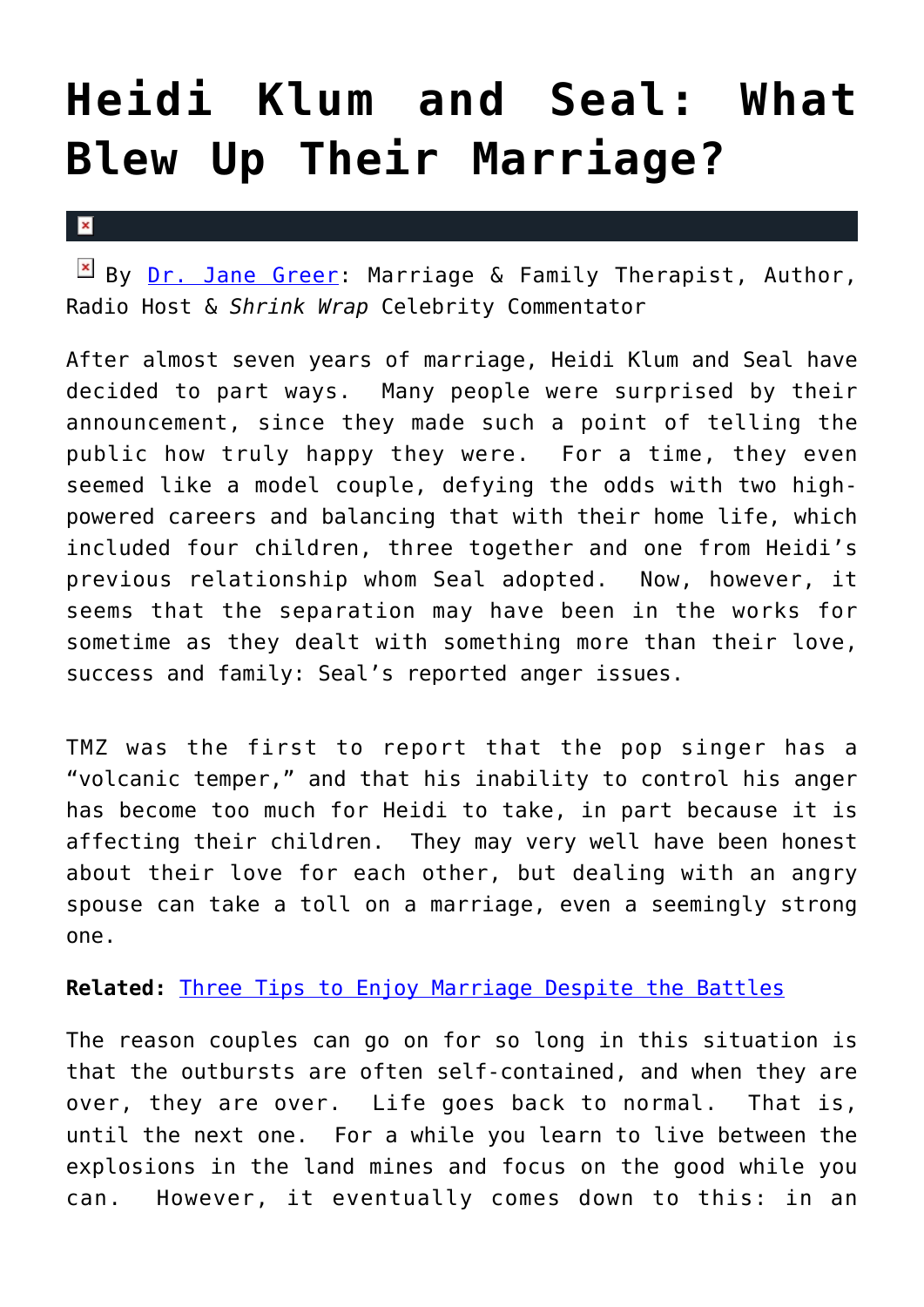intimate relationship, everyone ultimately seeks a loving and safe shelter, a place where you can let down your guard and know someone is looking out for you. You want to be able to trust that your partner has your best interests at heart. When one of the partners has frequent temper tantrums, that feeling of safety is slowing etched away. Over time, you lose the sense of sanctuary and begin to feel fearful and anxious knowing that at any time your spouse might blow up. If you aren't in physical harm's way, you are at the very least in emotional harm's way. When your spouse rages, you feel frightened and upset; you feel that you are being attacked, and often it is hard to understand what is behind that fury. You feel like you are walking on egg shells, afraid that one wrong move can make your partner irascible. That pattern of behavior destroys the foundation of your mutual trust and commitment.

## **Related:** [How to Dignify Your Relationship Daily](http://cupidspulse.com/how-to-dignify-your-intimate-relationship-daily/)

Eventually, the question becomes: how long can you live that way? I can only speculate about the havoc Seal's volatility wreaked on he and Heidi's union, but I can tell you what I've learned over the years with my patients. The first thing to do is to put checks and balances in place so that you feel you can gain some control. Wait until the anger has dissipated so you can have a calm conversation. At that time, when things are more peaceful, suggest to your spouse that you put all of his or her complaints into a box, and then you can pull them out one by one and talk about them in a rational way. Even more important, though, would be to talk to your spouse about getting outside help. This can be daunting, but necessary, because without that help you might skip from talking about getting support to learning how to handle conflict in a constructive way to talking instead about getting out of the marriage completely.

It is when your spouse refuses to seek help, or when he or she will get the help, but then flat out refuses to change, that